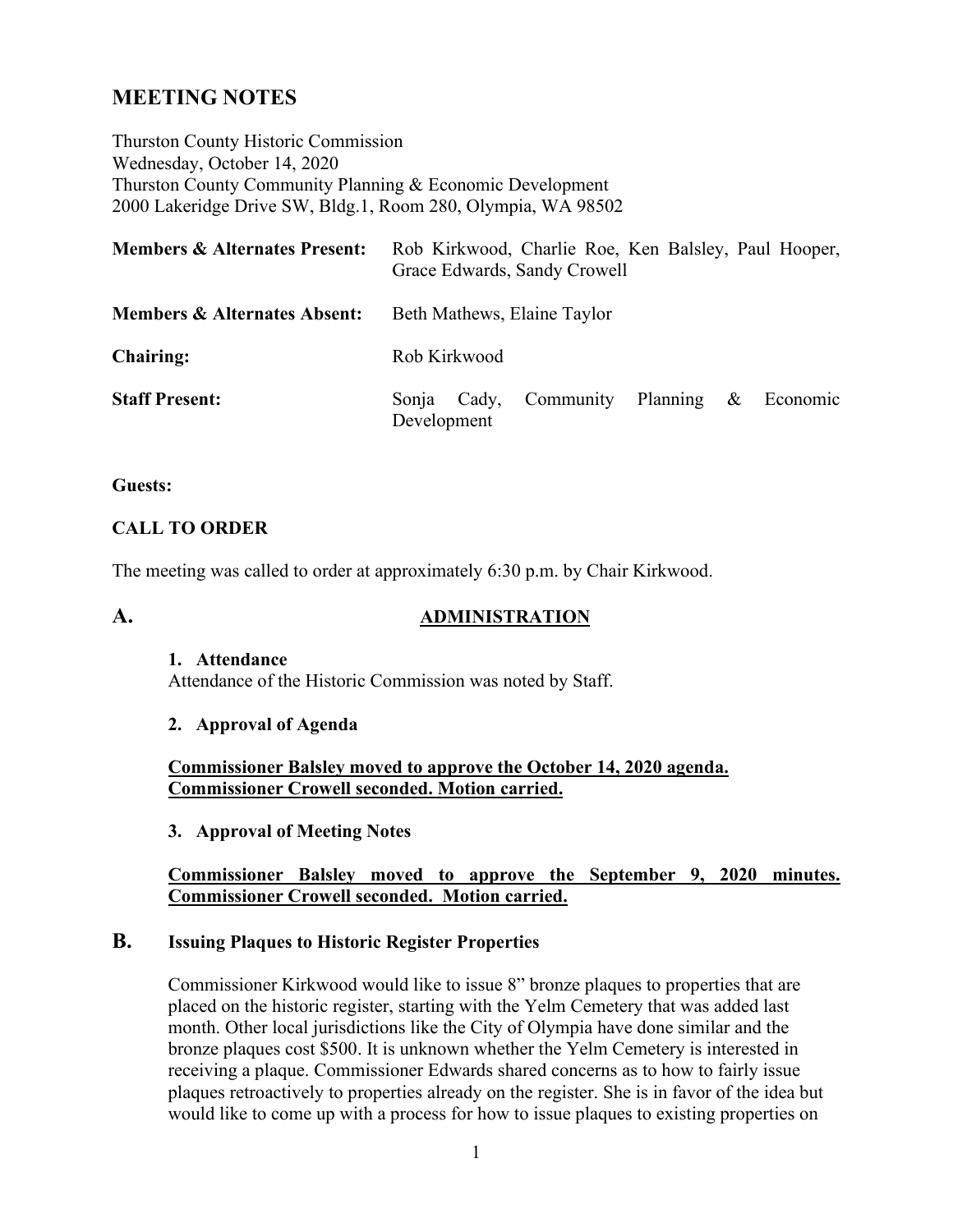the register. Mr. Davis suggested property owners could apply for Heritage Grant funds each year to receive a plaque. Commissioner Kirkwood suggested using the remaining funds from the Historic Commissions budget each year for plaques. Mr. Davis offered to check what is remaining in the 2020 budget with the financial services.

**Commissioner Crowell made a motion for staff to contact the Yelm Cemetery to inquire whether they would be interested in receiving a plaque to commemorate their placement on the Historic Register. Commissioner Hooper seconded. Motion carried.**

## **C. Joint Summit Meeting/Birthday Celebration**

Commissioner Crowell provided the Historic Commission with a brief update on the subcommittees progress on planning the Joint Summit Meeting. An invitation with a brief survey was sent out in September and 25 RSVP's had been received. The subcommittee is working on finalizing an agenda that will include a brief introduction, hopefully a comment from William Thoms with the Chehalis Tribe, TCHC service announcements including the book, a presentation from Lauren Hoogkamer, and a birthday celebration. The Joint Summit meeting will be October 24<sup>th</sup> at 10:00 a.m. via Zoom.

## **D. Book Grant**

Mr. Davis informed the Commission that the Board meeting to finalize the history book contract with the Olympia Historical Society and Bigelow House Museum (OHS/BHM) will be on Tuesday October  $20<sup>th</sup>$  at 2:00 p.m. Members of OHS/BHM and the Historic Commission will be present and give a brief Powerpoint presentation on the Book. The contract will be ready to be finalized that day or the following. OHS/BHM have been compiling a list of non-profits that will be selling the book, as well as preparing their website for book sales.

## **E. Tibbets Historic Register Property Special Use Permit Application**

The Community Planning and Economic Development department received a permit application for a Special Use Permit for a wedding venue on the Tibbets property which, is on the Historic Register. Staff had just been informed by the property owners that the historic features of the property, the mounting steps and cobblestone well had been removed from the property in 2018. Commissioner Kirkwood suggested continuing working with the applicant to see if they can register the historic barn to the Historic Register. Staff will contact the applicant.

## **F. Discussion of Section 2.106.040-2.106.070 of TCC**

The Commission briefly discussed the above sections of Thurston County Code. Commissioner Kirkwood discussed the need to determine how strict to enforce the code